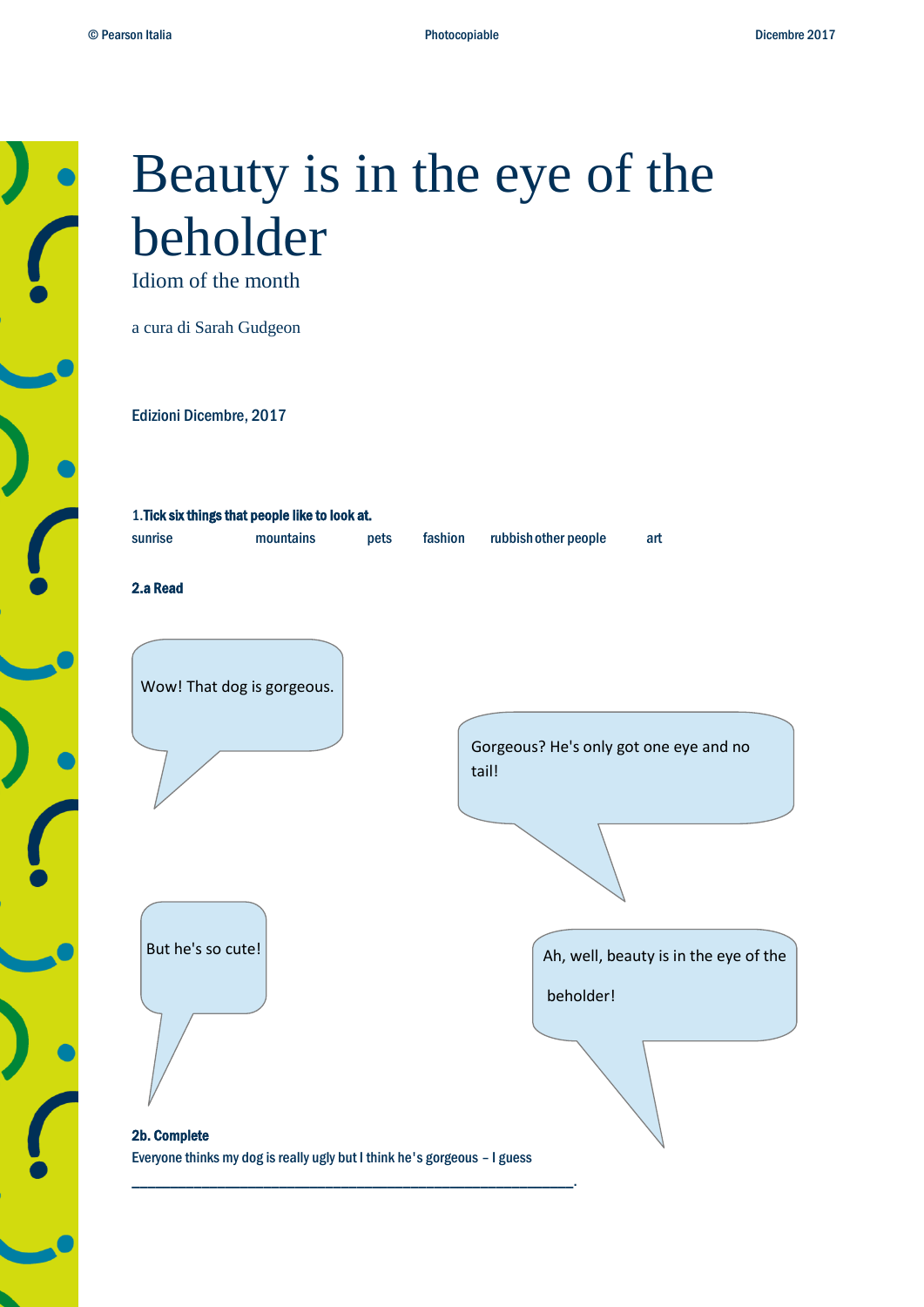## 3.Read these idioms. Match each idiomatic phrase (a-f) to the correct definition (1-6)

- a. My grandma always says that beauty is only skin deep: a person's character is more important.
- b. Jenny thinks Bad Bobby is really good-looking. I suppose beauty is in the eye of the beholder.
- c. My sister is going out with her friends tonight. She's dressed to kill.
- d. My mum was as pretty as a picture on her wedding day.
- e. My brother plays his music really loud at night. It's terrible. I need my beauty sleep.
- f. he dog down the street is as ugly as sin- its face is squashed!
- 1. ...beautiful...
- 2....beauty is superficial...
- 3....rest...
- 4....glamorous...
- 5....very unattractive...
- 6. ...people have different opinions of what's beautiful...

### 4.Complete these sentences with an idiom from exercise 3.

- a. I go to bed early every night because I need my \_\_
- b. We shouldn't judge people on their looks because
- c. My granddad still says my grandma is beautiful; she's 89! I guess it's true that

| d. My little sister is                     | . She's beautiful. |
|--------------------------------------------|--------------------|
| e. The baboons at my local safari park are | . They're hideous! |

\_\_\_\_\_\_\_\_\_\_\_\_\_\_\_\_\_\_\_\_\_\_\_\_\_\_\_\_\_\_\_\_\_\_\_\_\_\_\_\_\_\_\_\_\_\_\_\_\_\_\_\_\_\_\_\_\_\_\_\_\_\_\_\_\_\_\_\_\_\_\_\_\_\_\_\_.

f. Wow! Look at Jayne in her new skirt and heels - she's \_\_\_\_\_\_